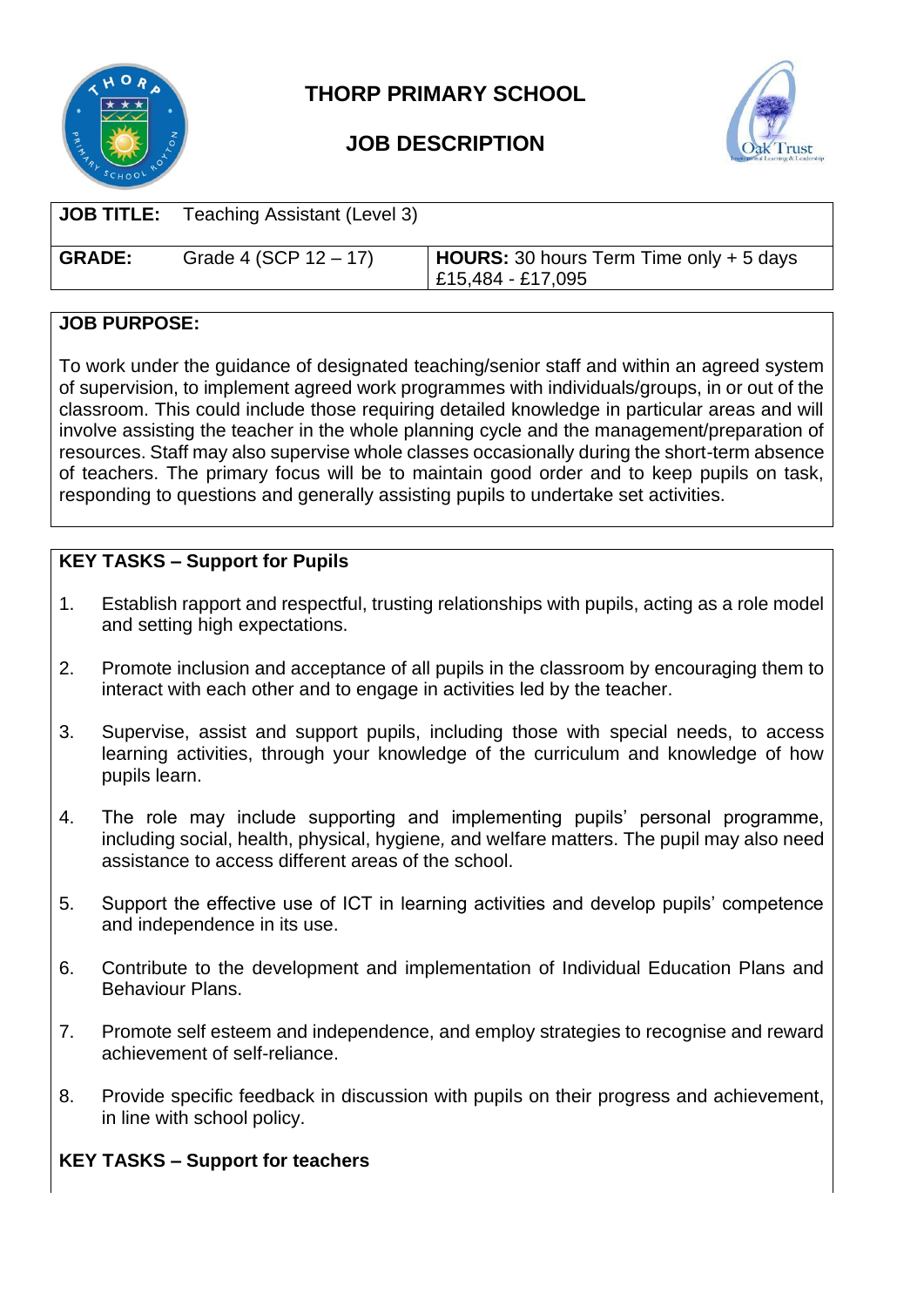- 9. Promote positive values, attitudes and good pupil behaviour. Deal promptly with conflicts and incidents whilst encouraging pupils to take responsibility for their own behaviour, in line with established school policies.
- 10. Liaise sensitively and effectively with parents and carers as agreed with the teacher within your role/responsibilities and participate in feedback sessions/ meetings with parents under direction from a teacher.
- 11. Work with the teacher to plan and implement lessons/activities, evaluating and adjusting lesson work / plans according to pupils' learning styles and individual needs and to meet pre-determined learning objectives.
- 12. Contribute to the setting up and on-going delivery of local and national learning strategies, effectively utilising all alternative opportunities to support extended development of pupils' skills.
- 13. Monitor and evaluate pupils' responses to learning activities through observation and planned recording of achievement against pre-determined learning objectives. Provide objective and accurate feedback and reports as required on pupil achievement, progress, and other matters, ensuring availability of appropriate evidence.
- 14. Undertake routine marking of pupils' work and accurately record achievement/progress using an explicit mark scheme that does not require interpretation. Invigilate tests and examinations as required.
- 15. Be responsible for keeping and updating records in a format agreed with the teacher, contributing to reviews / systems of records and systems as necessary.
- 16. Collate pupil reports in liaison with the teacher, inputting data as required.
- 17. Create and maintain an appropriate learning environment in liaison with the teacher.
- 18. Assist with the display of pupils' work.
- 19. Determine the need for, prepare and maintain general and specialist equipment and resources.

#### **KEY TASKS – Support for the School**

- 21. Establish constructive relationships and communicate with other agencies/ professionals, in liaison with the teacher, to support the achievement and progress of pupils.
- 22. Assist with activities outside the classroom, working as part of a team to supervise pupils and support Activity Leaders, e.g. Breakfast Club or accompanying to swimming lessons.
- 23. Accompany teaching staff and pupils on visits, trips and out-of-school activities as required and take responsibility for a group under the supervision of a teacher.
- 24. Act as cover, supervising whole classes occasionally, during short-term unforeseen absence of teachers. Maintain good order and keep pupils on task. Respond to pupils' questions and generally assist pupils to undertake set activities.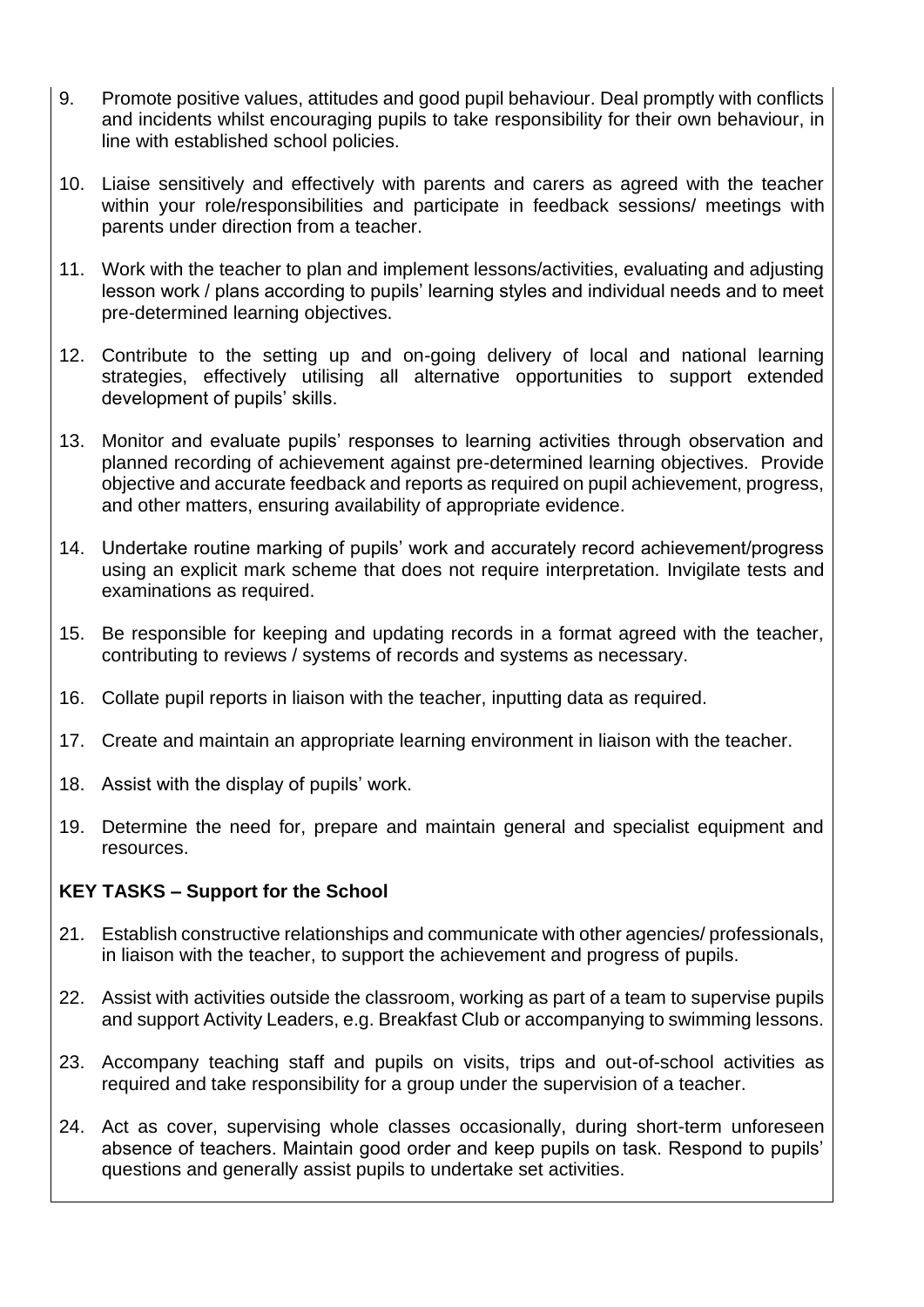#### **STANDARD DUTIES**

- 1. To understand the importance of inclusion, equality and diversity, both when working with pupils and with colleagues, and to promote equal opportunities for all.
- 2. To uphold and promote the values and the ethos of the school.
- 3. To implement and uphold the policies, procedures and codes of practice of the School, including relating to customer care, finance, data protection, ICT, health & safety, antibullying and safeguarding/child protection.
- 4. To take a pro-active approach to health and safety, working with others in the school to minimise and mitigate potential hazards and risks, and actively contribute to the security of the school, e.g. challenging a stranger on the premises.
- 5. To participate and engage with workplace learning and development opportunities to continually improve own performance and that of the team/school.
- 6. To attend and participate in relevant meetings as appropriate.
- 7. To undertake any other additional duties commensurate with the grade of the post.

#### **CONTACTS:**

Colleagues working within the School, Pupils, Parents/relatives/carers, Peripatetic services, Educational Psychologists and other education or health care professionals, Governors

## **RELATIONSHIP TO OTHER POSTS IN THE DEPARTMENT:**

**RESPONSIBLE TO:** Emma Dunn (Headteacher)

**RESPONSIBLE FOR:** Not Applicable

#### **SPECIAL CONDITIONS:**

Enhanced DBS Disclosure is required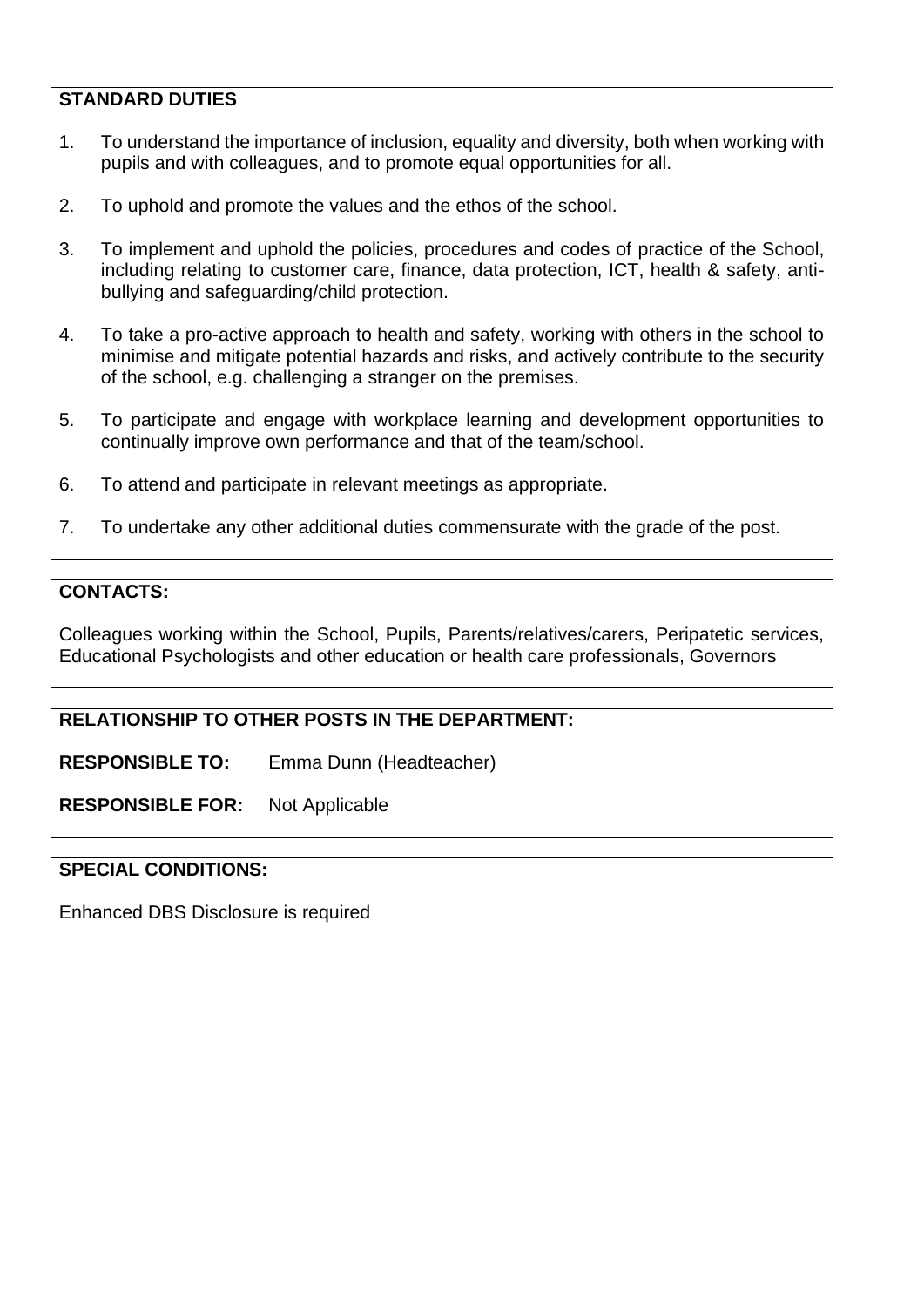# **PERSON SPECIFICATION**

## **Job Title:** Teaching Assistant – Level 3

|                                                 | <b>Selection criteria</b><br>(Essential)                                                                                                                                                                                                                                                                                                                                                                                                                                                                 | <b>Selection criteria</b><br>(Desirable) | <b>How</b><br><b>Assessed</b>                                             |
|-------------------------------------------------|----------------------------------------------------------------------------------------------------------------------------------------------------------------------------------------------------------------------------------------------------------------------------------------------------------------------------------------------------------------------------------------------------------------------------------------------------------------------------------------------------------|------------------------------------------|---------------------------------------------------------------------------|
| <b>Education &amp;</b><br><b>Qualifications</b> | NVQ 3 for Teaching Assistants<br>or equivalent qualification or<br>experience<br><b>Literacy and Numeracy skills</b><br>equivalent to Level 2 of the<br><b>National Qualification &amp; Credit</b><br>Framework<br>Training in relevant learning<br>strategies e.g. literacy/ Key<br>Stage 3 and/or training in a<br>particular curriculum or learning<br>area e.g. bi-lingual, sign<br>language, dyslexia, ICT, maths,<br>English, CACHE etc<br>Paediatric First Aid certificate<br>(where appropriate) |                                          | AF/1<br>(bring<br>certificate<br>to<br>interview)<br>AF/1<br>AF/1<br>AF/1 |
| <b>Experience</b>                               | Experience of working with<br>children in an educational<br>setting who may have different<br>individual needs and learning<br>styles<br>Experience of<br>preparing/contributing to<br>resources to support learning<br>programmes<br>Experience of effectively using<br>ICT and other technology such<br>as digital recorders and<br>photocopiers, and resolving<br>straightforward problems in<br>their operation                                                                                      |                                          | AF/1<br>AF/1<br>AF/1                                                      |
| <b>Skills &amp;</b><br><b>Abilities</b>         | Interpersonal skills to build and<br>maintain effective relationships<br>with all pupils and colleagues                                                                                                                                                                                                                                                                                                                                                                                                  |                                          | AF/1                                                                      |